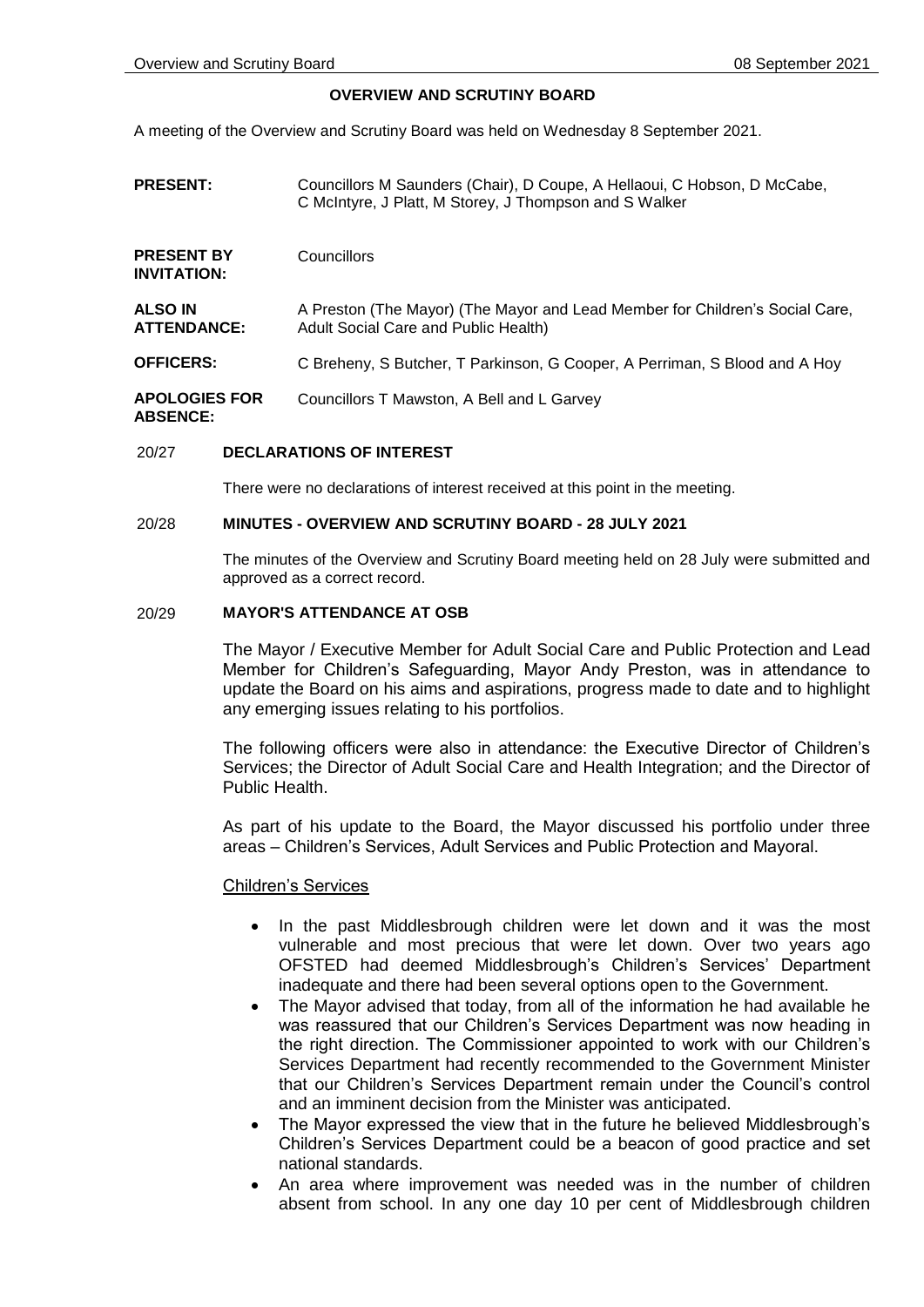were absent and this figure was not evenly spread throughout the towns demographic. This figure was far worse than the national average. The 10 per cent was frequently concentrated on those that needed the most from education including the role models, learning and social interaction. Improvement in this area was a real priority.

 The staff in Children's Services had been fantastic over the last two years and it was acknowledged that there would always be some agency staff. However, dependency on agency staff was reducing. Huge strides had been made under the current Executive Director of Children's Services leadership.

Following the update in respect of Children's Services, Members were afforded the opportunity to ask questions.

A Member enquired as to the number of children currently in care in Middlesbrough, as previously these numbers had been in the 700's. It was also queried as to how the Council was performing in terms of Social Worker recruitment and retention. The Executive Director of Children's Services advised that the numbers of looked after children in Middlesbrough had decreased significantly. In the period since August 2020 the number had reduced to 539, a reduction of approximately 160 children, which was significant progress. It was advised that some of those children should never have been in our care. OFSTED had previously commented in their inspection, almost two years ago, that Middlesbrough was not moving children to their forever homes as swiftly as was needed. Children were now being moved onto their adoptive homes, they had also been a number of children who were placed at home on Care Orders with parents, whereby the local authority had parental responsibility and these had taken time to work through but great progress had been made. It was emphasised that the number of children looked after in Middlesbrough would always be higher than the national average, owing to Middlesbrough's unique circumstances. However, the number of children looked after would continue to decrease. It was advised that the numbers would come down more slowly now.

In terms of the numbers of Social Workers it was advised that the department had a Workforce Development Strategy and within that there was a recruitment and retention drive. A new website had been developed and the link would be forwarded to Members of the Board, which was focussed on recruiting experienced Social Workers. The aim was to bring the figures down to 15 per cent agency Social Workers and that was in line with the national benchmark. It was advised that this was being tracked on a six weekly basis by LMT. The exact percentage was unknown at this stage but this would be forwarded to the Board. It was acknowledged that this was a national issue but that significant efforts were being made to ensure Middlesbrough was an employer of choice.

A Member of the Board made reference to the increase in the number of children that were now being cared for by in-house Foster Cares and had returned to Middlesbrough, which could only be beneficial for the children. The Mayor advised that the number of looked after children being placed out of area had been reduced and baring exceptional circumstances the aim was for all Middlesbrough children to be cared for in Middlesbrough. The Executive Director of Children's Services echoed these comments and made the point that when children and young people were away from Middlesbrough and went missing they generally returned to Middlesbrough, as this was where they felt comfortable. Finding agency residential placements was extraordinarily difficult and Middlesbrough was developing its own provision, including building our own facilities and refurbishing / maximising our own residential Children's homes. There was a general drive to use our own resources. Reference was made to the proxy indicators that had been developed for the department, one of which was the reduction in the number of young people in external residential care and these would be provided to the Board.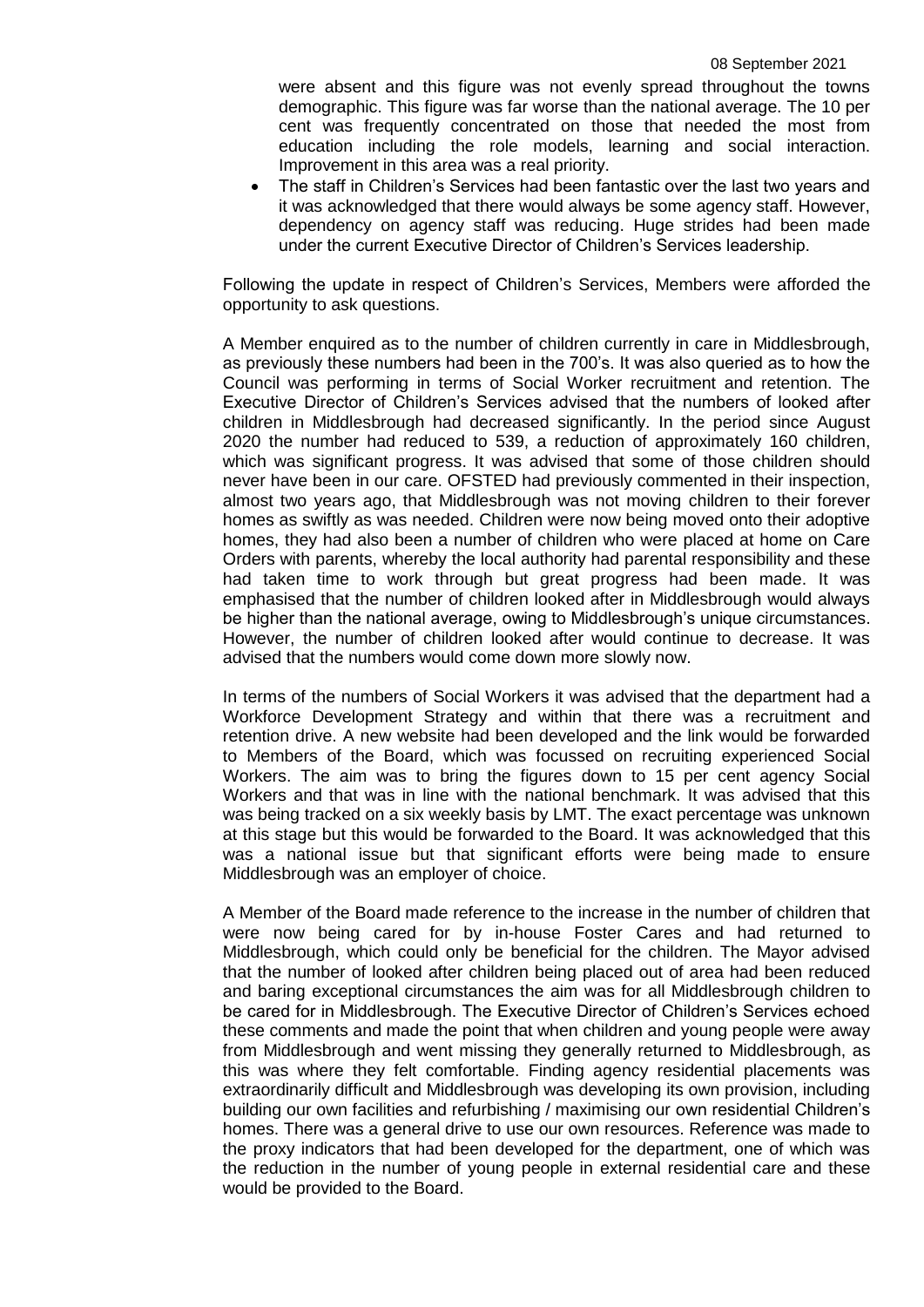In response to a query it was advised that the average case load per Social Worker in Middlesbrough was 19.9 FTE, which was a slight increase from 19.2 in June and a decrease from the high experience in October 2020 when it was 24.3. The highest caseloads were 26.4 per cent had 16-20 on their caseload and 2-.6 per cent had 21- 25 children open. 15.4 per cent had 26-30. One of the highest caseloads at the moment was in the Children with Disabilities Team. Caseloads in Early Help were too high at the moment, they were 31 children per worker, higher than the service target. The service was therefore working with more children at an early help level but there was a need to encourage partner agencies to become the lead professional in working with those children. Schools were a lead partner for a considerable number of children at the early help level but there was a real need to support health to undertake this role more. It was also acknowledged that post COVID demand was high for Children's Services across the board was high.

Adult Services, Public Protection and Public Health

- Reference was made to the Best Possible Start in Life and the importance of this as a key strategic priority.
- Building on the strengths of a Dementia Friendly Middlesbrough and the need to support carers in their role, as well as creating Age Friendly Communities.
- Reference was made to drugs, substance misuse and alcoholism and the Mayor expressed the view that drugs was the single biggest issue faced by the town. Although these problems were not unique to Middlesbrough the scale of the problem locally meant that Middlesbrough faced a challenging situation. Dealing with these issues via an integrated model of support for vulnerabilities of all kinds in one place would have a ripple effect across the town.
- A focus on recovery was a stated priority and many people did recover from addiction, a focus on employment and community integration was key in overcoming the challenges posed.
- The Mayor expressed the view that Department of Adult Social Care, Public Protection and Public Health was a very well managed directorate and for the scale of the challenges the town faced the Department performed very well.

Following the update in respect of Adult Services, Public Protection and Public Health, Members were afforded the opportunity to ask questions.

A Member made reference to the Heroin Addicted Treatment (HAT) programme currently delivered in the town and whether he was in favour of such programmes. The Mayor expressed the view that it was a good project, despite it being controversial, however the evidence was there that it did had a role and that the programme could help to reduce crime and help individuals recover. It also had a ripple effect on members of their family and wider community. It was not the answer to everything but there were some candidates that would benefit.

Reference was made to the backlog in hospital appointments and whether a proactive approach could be taken to offer drop-in style centres for particular ailments. The Mayor expressed the view that he was in favour of such provision and there would be a huge challenge ahead with advanced cancers and heart problems if early screening was not prioritised.

In response to a query on the proposed additional 1p on income tax to help pay for Adult Social Care the Mayor expressed the view that there was something wrong when an individual of modest means is forced to pay for care when someone who had not been as frugal was receiving it for free. In an ideal world all care would be free but currently that was a step too much too soon and therefore there was a need to scale it in, to enable people to have more assets in their house was the right thing. There had to be a line somewhere and the Government's move was a step in the right direction.

The Director of Adult Social Care and Health Integration advised that as a local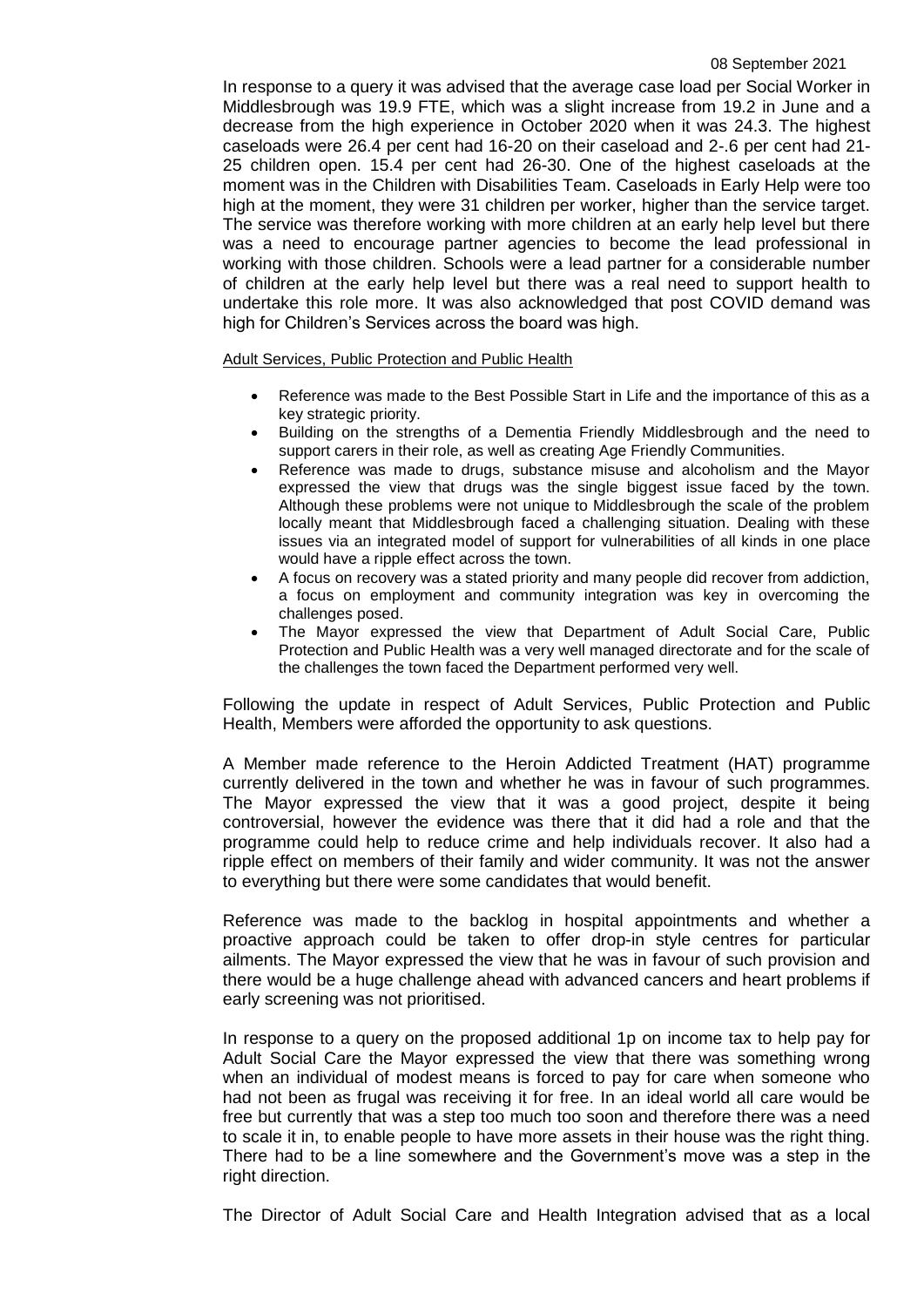authority Middlesbrough had relatively few people who funded all of their own care. Middlesbrough had high percentage of people for who the local authority paid a contribution or funded the whole cost of an individual's care. The Government was changing the threshold so that anyone with over £23,000 would pay for their own care whereas in the future anyone with over £100,000 would be paying for all of their own care. The Government had also introduced a cap whereby no one would pay more than £86,000 for their care over their lifetime. Work would therefore need to be undertaken to establish what formulas would be applied in respect of the money allocated to individual local authorities by Government in the future and how this would impact on Middlesbrough financially.

### Mayoral

- Over the last two years there had been an attempt to revitalise the centre of town because if the town centre continued to decline every single resident in every area of Middlesbrough would feel the financial and social consequences.
- The Mayor advised that he had been extremely focussed on trying to protect the jobs in retail, bring in other new jobs and reduce the need to build on Greenfield sites. Within 2 years from now there would be 1000 new homes in the central areas of Middlesbrough including the edges of Grove Hill, as well as more offices that would be full and vibrant; allowing businesses to grow.
- In addition extraordinary leisure facilities would also be developed that would attract people into the town centre on evenings and weekends. Leisure that would appeal to all different types of people. Despite COVID this would emerge.
- The Mayor advised that his mission for the next two years was to let people in communities know that Middlesbrough Council was a compassionate, caring organisation that was here for them, as well as to make people feel appreciated and supported.

Members were afforded the opportunity to ask questions.

A Member made reference to the already high level of Middlesbrough's Council Tax collection arrears and asked the Mayor for his views on this issue. In response the Mayor advised that Middlesbrough would always be challenged in respect of this issue. However, the Council had adopted a new approach through the Stop the Knock Campaign and had stopped using Bailiffs to collect Council Tax. The rate of people in arrears had declined since the new approach had been adopted. In addition the Council had undertaken work with the ethical lettings company to help tenants through difficult times. The Mayor expressed the view that none payment of Council Tax was not acceptable and intelligent ways to work with people to encourage them to pay had been adopted.

In respect of the recently approved £1m investment by the Executive to bring 125 empty homes in the town up to standard it was queried how the Mayor envisaged the scheme would work and if the funding allocated would be sufficient. The Mayor advised that in some areas there were a number of boarded up properties that needed to be dealt with, as they caused huge issues for people living on those streets. Often the properties were owned by absentee landlords and they needed to be made habitable in order to improve our local streets for all of the residents and generate income from the Council. The Mayor acknowledged that it was unknown as to whether £1m would be a sufficient level of funding to bring 125 homes up to standard but it would be a good starting point.

The view was expressed by a Member of the Board that there was also a need to improve the business / commercial stock in Middlesbrough. The Mayor acknowledged this suggestion and stated that in his view there was a need to name and shame those that failed to take action to ensure their business / commercial properties were not left in a state that brought Middlesbrough down and impacted negatively on people's mental and physical health. Action was being taken in respect of this issue and discussions were ongoing about the various options open to the local authority.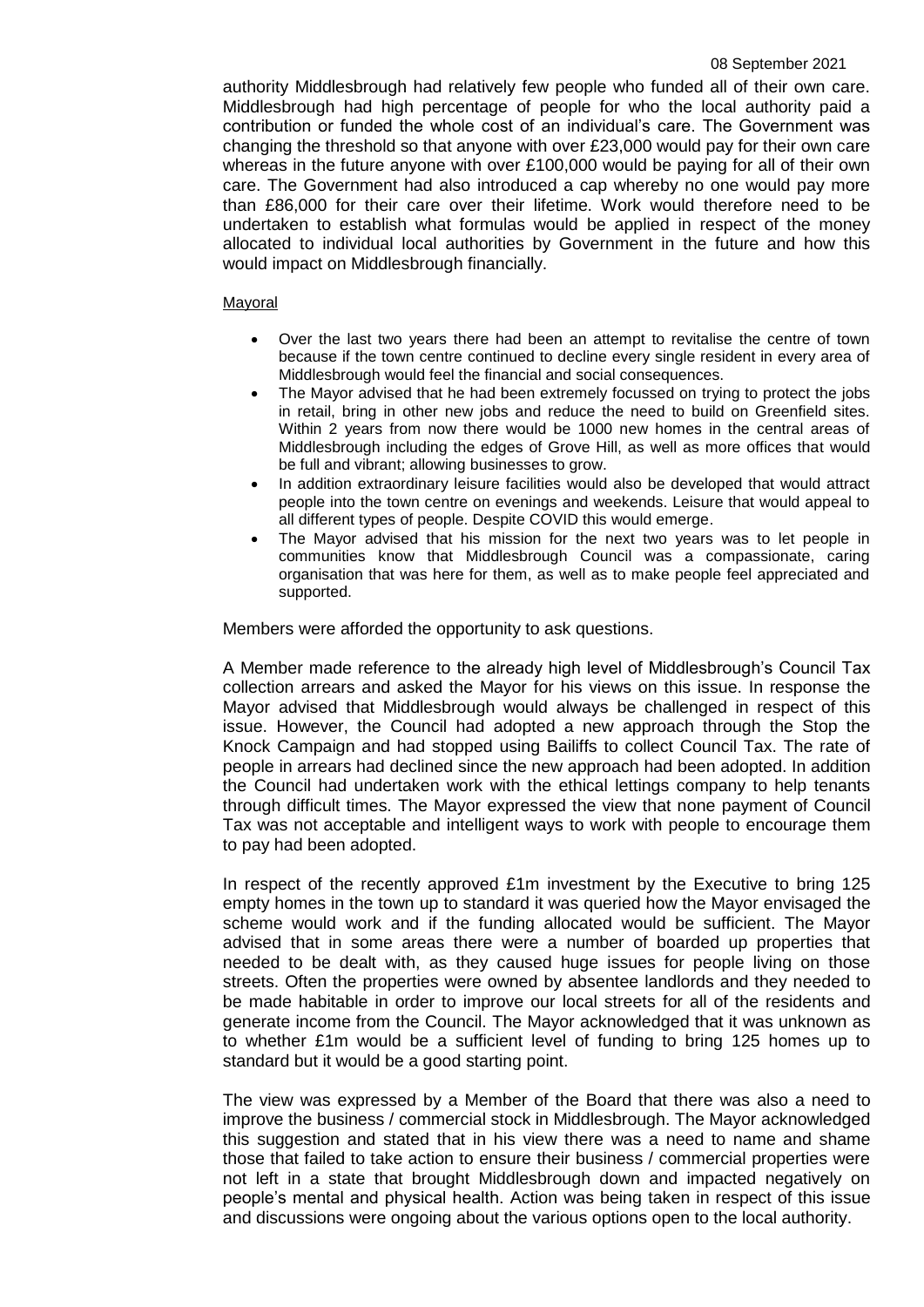The Chair thanked the Mayor and officers for their attendance and contributions to the meeting.

**AGREED** that the information provided be noted, and the agreed action be undertaken.

#### 20/30 **SCRUTINY CHAIRS UPDATE**

The Scrutiny Chairs/Vice Chairs provided updates in respect of the work undertaken by their respective panels since the last meeting of the Board.

#### **NOTED**

## 20/31 **CHILDREN AND YOUNG PEOPLE'S LEARNING SCRUTINY PANEL - FINAL REPORT - BEHAVIOUR, DISCIPLINE & BULLYING IN SCHOOLS**

The recommendations to be submitted to the Executive were:

- a) In respect of the new Inclusion, Assessment and Review Service and the 'Team Around the School' approach, that:
	- i. a full and comprehensive evaluation is undertaken, which takes into account the impact of COVID-19 and the risk management controls currently in place within schools; and
	- ii. the key findings, outcomes and outputs of the evaluation are reported to the Children and Young People's Learning Scrutiny Panel, including feedback received from children and young people.
- b) That the Local Authority holds schools to account more transparently for their exclusion rates by:
	- i. monitoring, analysing and recording exclusion data at a school-level;
	- ii. undertaking regular focussed visits to those schools with high rates to assist with putting measures in place to reduce fixed-term and permanent exclusions; and
	- iii. reporting exclusion data to the Children and Young People's Learning Scrutiny Panel on a 6 monthly basis.
- c) That, where exclusion rates are high, the Local Authority:
	- i. provides an enhanced bespoke package of support to assist schools in identifying and meeting the needs of children with SEND and additional vulnerabilities; and
	- ii. delivers training to demonstrate the detrimental impact of exclusion on a pupil's life and life chances.
- d) That the Local Authority shares good practice with schools by facilitating peer reviews and providing case study illustrations of good behaviour management practices.
- e) That a guidance document is developed and circulated to schools on the importance of language and its influence on changing perceptions and attitudes.
- f) That schools are encouraged to undertake an anonymous survey of staff and students about their views on behaviour, discipline and bullying and that feedback is utilised to improve behaviour management practices.

**AGREED** that the findings and recommendations of the Children and Young People's Learning Scrutiny Panel be endorsed and referred to the Executive

## 20/32 **EXECUTIVE FORWARD WORK PROGRAMME**

The Chief Executive submitted a report which identified the forthcoming issues to be considered by the Executive, as outlined in Appendix A to the report. The report provided the Overview and Scrutiny Board with the opportunity to consider whether any item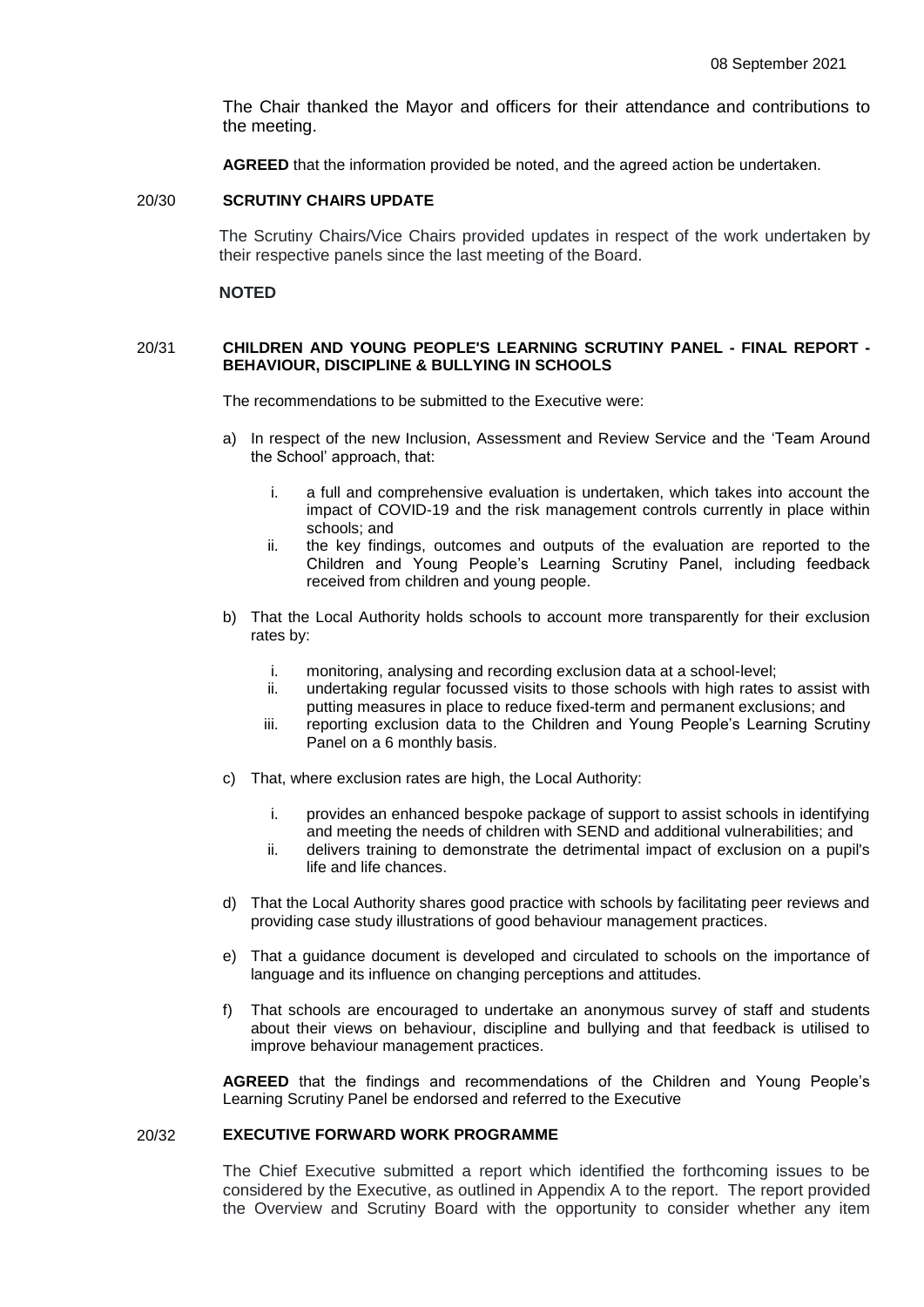contained within the Executive Forward Work Programme should be considered by the Board, or referred to a Scrutiny Panel.

### **NOTED**

#### 20/33 **CHIEF EXECUTIVE'S UPDATE**

The Chief Executive was in attendance and provided an update to the Board in respect of the following:-

- COVID-19 update
- Executive decisions, August
- Reoccupation

In terms of the latest local COVID-19 data, as at 6 September 2021 the rolling seven-day rate of cases per 100k of the Middlesbrough population was as follows:

- 92 new cases had been added to the system on 6 September 2021;
- 558 new cases had been diagnosed in the last seven days;
- 395.8 rate per 100k of population (last seven days); and
- 290.10 COVID-19 deaths per 100k population.

Reference was made to the vaccination rates and to date 66.2% of over 18's in Middlesbrough had received 2 doses of the vaccine. This compared with 84.4 % in Northumberland, which had the highest rate in the North East region. It was emphasised that the uptake rates by Council area did not take account of the age demographics. Once deprivation and BAME was considered, it became more difficult for Middlesbrough to match Northumberland.

In terms of vaccination by age range 13.2 % of young people in Middlesbrough aged 15 to 18 had received 2 doses of the vaccine and the vaccination rates increased with age. For example, 86.7 % of people aged 55 to 59 in Middlesbrough had received 2 doses of the vaccine and 90.7 % of people aged over 90 had received their 2 doses.

In relation to the Executive decisions scheduled taken in July it was noted that a number of reports had been considered. These included; a report on Community Engagement; a Corporate Debt Management Policy; the Surveillance Policy and Children's Improvement Plan.

In respect of the reoccupation of Council buildings by staff it was advised that these arrangements would be finalised in September and that a phased reoccupation was planned. Reoccupation would commence from 4 October 2021 – subject to no major increase in transmission following the return of schools – within the context of blended working and on a phased basis, over the period October to December 2021.

Following the update, Members were afforded the opportunity to ask questions.

A Member of the Board queried whether COVID testing sites were still operating in Middlesbrough. The Chief Executive advised that all of the sites were still operational and in the 7 days between the  $24<sup>th</sup>$  and  $31<sup>st</sup>$  August over 2,500 people in Middlesbrough had used those sites. It was also queried as to how long the testing sites would remain in place and it was advised that this information would be brought back to the next meeting of the Board.

In terms of the availability of vaccinations for students, at both Teesside University and the local colleges, it was queried as to whether any walk-in provision for students to have their vaccines was available at these sites. The Chief Executive advised that Teesside University had specific arrangements in place for their students and had utilised some of their dedicated space to provide COVID vaccinations throughout the pandemic. In respect of the college, which was drawing in students from across Teesside the arrangements were slightly different. However, on recruitment days and open days the Melissa Bus had been located at the colleges, walk-in appointments were available and this approach was set to continue.

A Member queried whether any thought had been given to the fact that infection rates